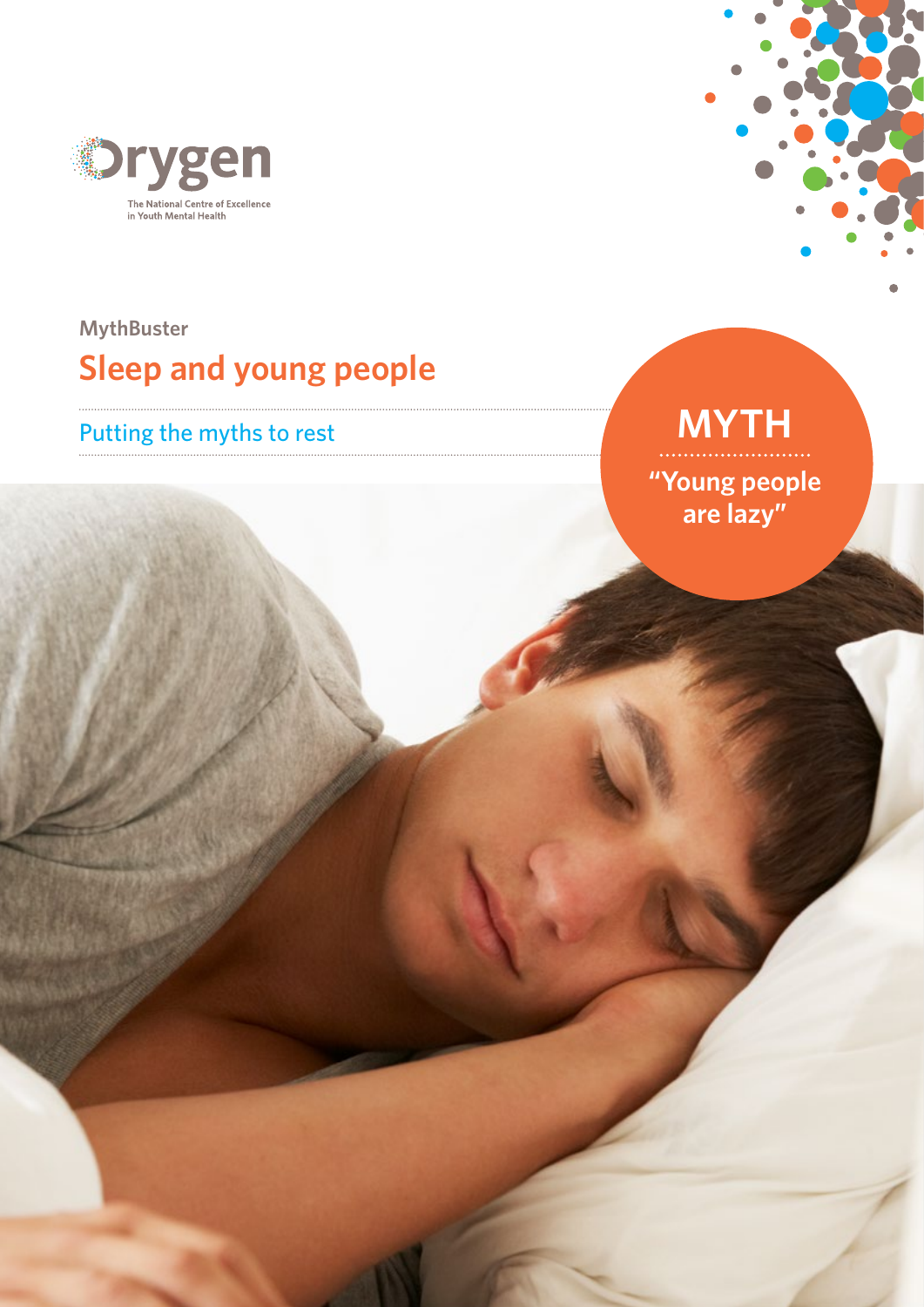Sleep is really important for health and wellbeing. This MythBuster explores some common myths around sleep, using research evidence. It also provides an overview of sleep difficulties experienced by young people. This resource is intended for young people, their families and friends, and health professionals.

### **Why do we sleep?**

We tend to think of sleep as a time when the mind and body shut down, but as the picture below shows, they are actually performing many vital tasks during sleep.

Two biological processes cause us to sleep: sleep pressure and our body clock (circadian rhythm). Sleep pressure is a biological response that makes us want to go to sleep. From the moment we wake up, sleep pressure begins to gradually increase the longer we are awake.<sup>1</sup>

Our body clock is on roughly a 24-hour cycle. This cycle is coordinated by the pathways from our eyes to our brain that detect light and dark (i.e. day and night). In the evening, our bodies release the hormone melatonin, which prepares the body for sleep. We also experience a small drop in body temperature.<sup>2</sup> Both of these help to keep us asleep across the night. The way that sleep pressure and the body clock work together means that sleeping at night and being awake during the day promotes both optimal sleep and functioning.3



### **What happens when we sleep?**

We cycle through two types of sleep each night: non-rapid eye movement (N-REM) and rapid eye movement (REM).4 The reason why our sleep is divided into these two separate types is not fully understood, but they appear to provide different functions.<sup>5</sup> As seen in the chart, N-REM sleep has four 'deepening stages' of sleep from Stage 1–4. In REM sleep, during which we are more likely to experience dreams, our brain is as active as when we are awake. The amount of REM sleep increases in the second half of the sleep period, so 7–9 hours of sleep (or more for teenagers aged 12–17) is ideally needed in order to have the right balance of REM and N-REM sleep.<sup>6</sup>

> Learning and memory tasks<sup>7</sup> Tissue repair<sup>9</sup> Improving immunity to infection $11$ Regulating hormones<sup>8</sup> Emotional regulation<sup>10</sup> Restoring energy levels<sup>6</sup>

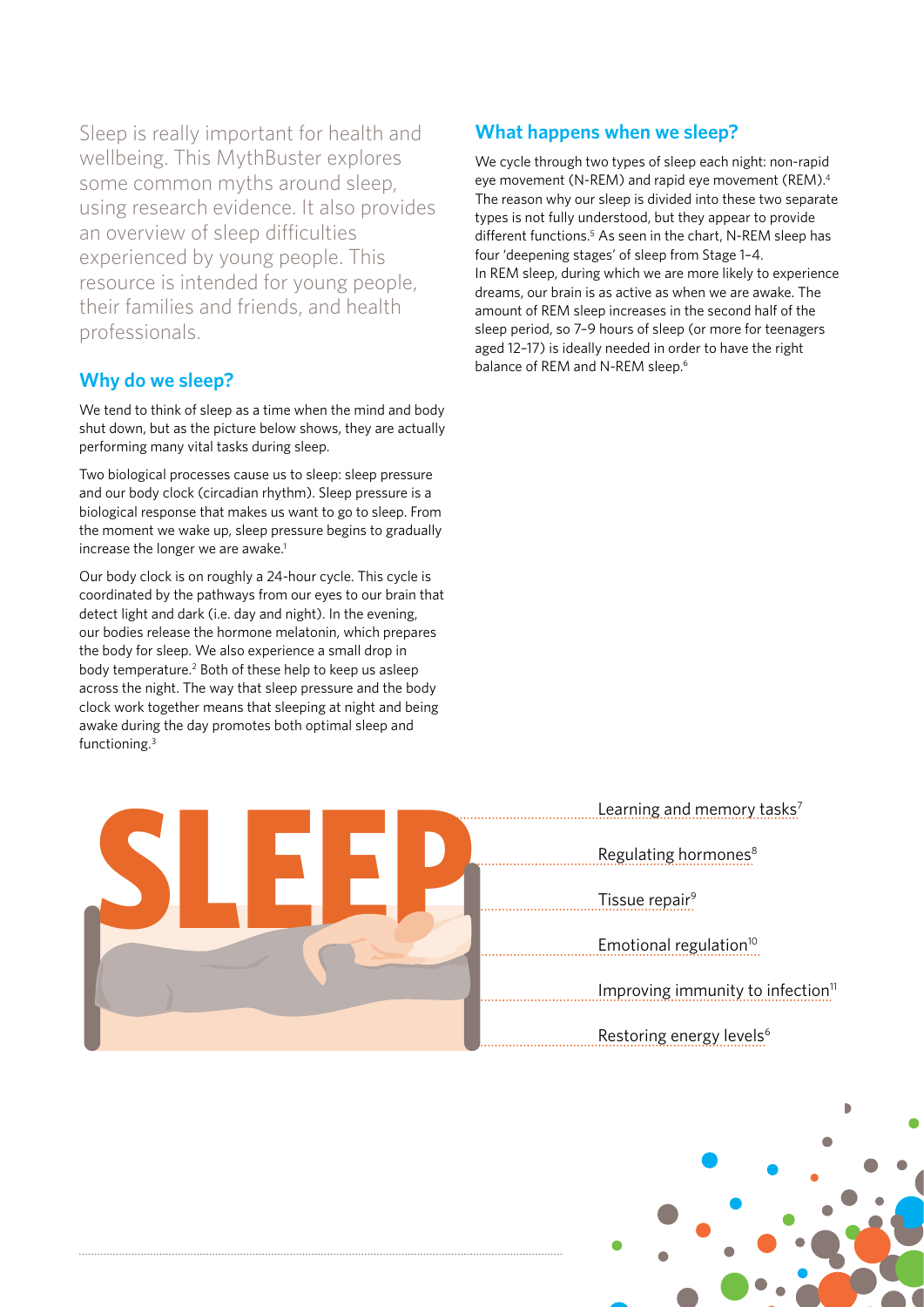

Reproduced with permission from Flinders University.

### **How much sleep do young people need?**

The U.S. National Sleep Foundation has provided guidelines for the recommended amount of sleep.<sup>6</sup>

|                                   | Recommended | May be appropriate | Not recommended                         |
|-----------------------------------|-------------|--------------------|-----------------------------------------|
| School age children<br>6-13 years | 9-11 hours  | 7-12 hours         | Less than 7 hours<br>More than 12 hours |
| <b>Teenagers</b><br>$14-17$ years | 8-10 hours  | 7-11 hours         | Less than 7 hours<br>More than 11 hours |
| Young adults<br>$18-25$ years     | 7-9 hours   | 6-11 hours         | Less than 6 hours<br>More than 11 hours |

So how much sleep are young people actually getting? A recent review found that teenagers (14–17 years) in Australia were sleeping 6.5–7.5 hours on school nights, with young adults (18–24 year olds) only getting the minimal requirements during the working week.12 Conversely, young people are gaining more sleep when they have fewer early morning commitments, like on weekends.13

### **What's normal when it comes to sleep for young people?**

Young people usually experience natural changes to their sleep patterns from their early adolescence. Some young people, however, can encounter more significant problems with sleep which then impact on their life. The next section explains how to tell the difference.

Young people need more sleep than adults.<sup>6</sup> However, as part of normal biological changes that happen during puberty, young people (approx. ages 10–19) feel tired at a later time of night than they did before.14 This is because the sleepiness hormone – melatonin – is released at a later time and delays the body clock. It is therefore normal for young people to want to go to bed later and then sleep in later in the morning.

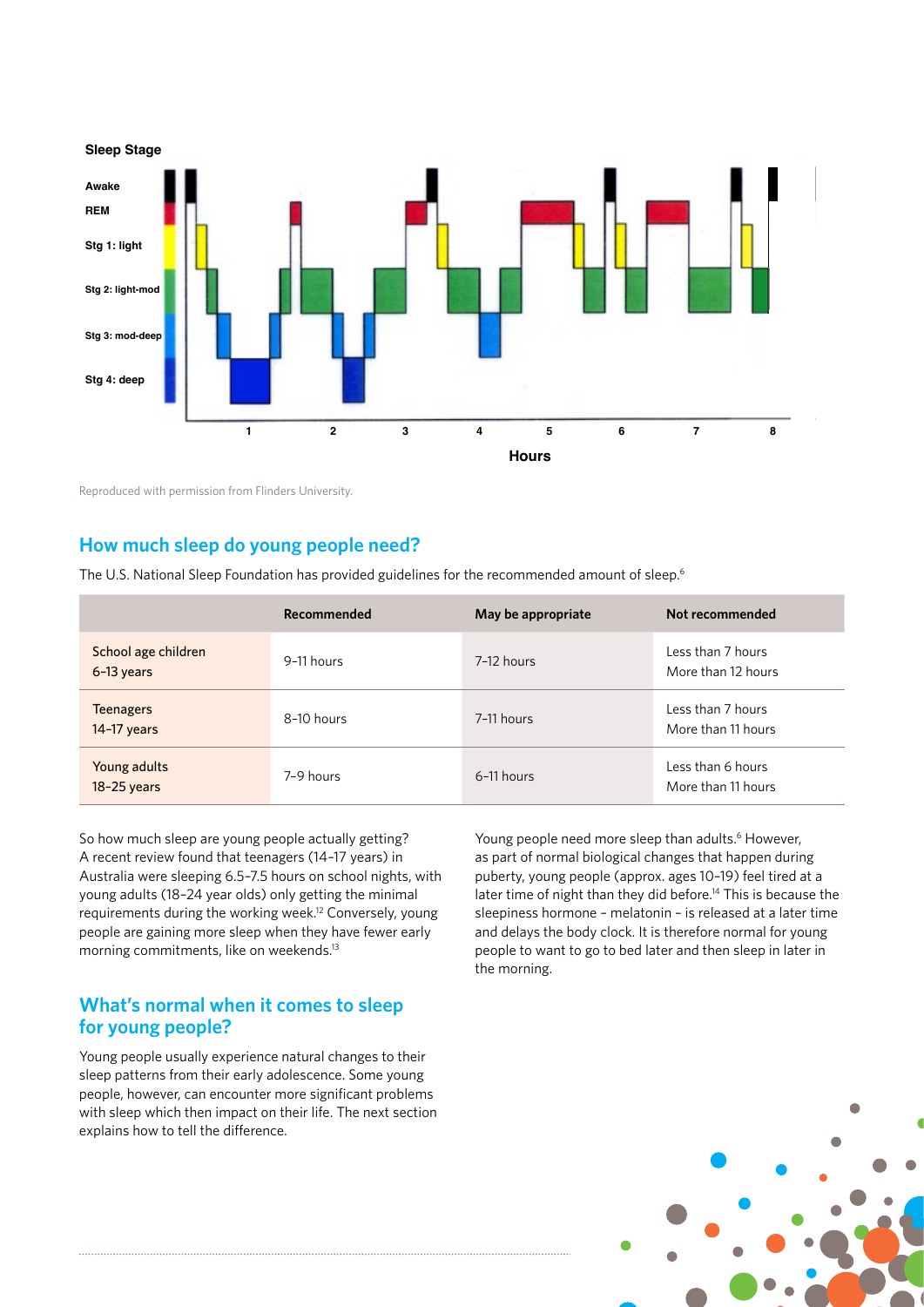In addition, sleep may be affected by lifestyle factors or habits. These include using electronic devices at night, having more choice over bedtime or having caffeine or tobacco in the evening.15 A later bedtime, combined with the need to get up early for school or work, can result in some loss of sleep. This combination of a normal body clock delay, brain maturation,<sup>16</sup> changing habits and early morning commitments, can alter a young person's sleep pattern.<sup>17</sup>

If you are experiencing these changes to your sleep, but they don't affect your daytime functioning or cause you distress, then it may not be too much of a problem. If you want to change your sleeping habits, then the tips in the section of this resource called *'Try these tips for a good night's sleep'* may be a helpful first step.

**… as part of normal biological changes that happen during puberty, young people feel tired at a later time of night than they did before.**

### **What is not normal when it comes to sleep for young people? When is a good time to seek support?**

If, on the other hand, you are struggling to stay awake and concentrate at school or work, and/or have noticed you are more irritable than usual, and/or you are experiencing distress about your sleep, then this could be a sign of more significant sleep difficulties. If these difficulties have been going on for longer than three months, they may meet the criteria for a 'sleep disorder'.

The two most commonly experienced sleep disorders among young people are *insomnia* and *delayed sleep phase disorder (DSPD)*. Key symptoms of insomnia include regularly taking over 30 minutes to fall asleep, waking up during the night and/or waking up early in the morning and not being able to get back to sleep.<sup>18</sup> A person experiencing insomnia would also be finding it somewhat hard to function when they are awake.

Key symptoms of DSPD include difficulty getting to sleep at a desired time, difficulty waking in the morning and excessive sleepiness during the day (especially in the morning). When a person with DSPD is free to sleep, they will commence sleep much later in the night (e.g. after midnight) and wake later in the morning. Therefore, it is usually not the quality and duration of their sleep which is the issue, but the timing of it, as having to wake early (e.g. for school/work) does not align with their circadian rhythm. DSPD is more common for adolescents than people of other age groups.<sup>18</sup>

If you are experiencing these symptoms, it's a good idea to seek professional support. The positive news is that there are a number of effective treatments for sleep disorders –including behavioural interventions, talking therapy, sleep hygiene, relaxation techniques and bright light therapy.<sup>19,</sup> 20 Contact your GP, headspace centre or another health professional in the first instance for advice about next steps and accessing sleep interventions. They might refer you to a sleep specialist.

### **Sleep and mental health**

Research has found a significant relationship between sleep and mental health.20, 21 Sleep has been linked to mood, our ability to manage our emotions and moderate our behaviour, and anxiety.22–26 Disrupted sleep has generally been considered to be a symptom of mental health difficulties,<sup>27</sup> but recent evidence suggests that ongoing sleep deprivation can also *lead to* mental health difficulties such as depression and anxiety.28-30 Therefore when someone finds a way to improve their sleep, this can also have a positive impact on their emotional wellbeing.19, 29

**If you are struggling to stay awake and concentrate at school or work, have noticed you are more irritable than usual, and you are experiencing distress, then this could be a sign of more significant sleep difficulties** 

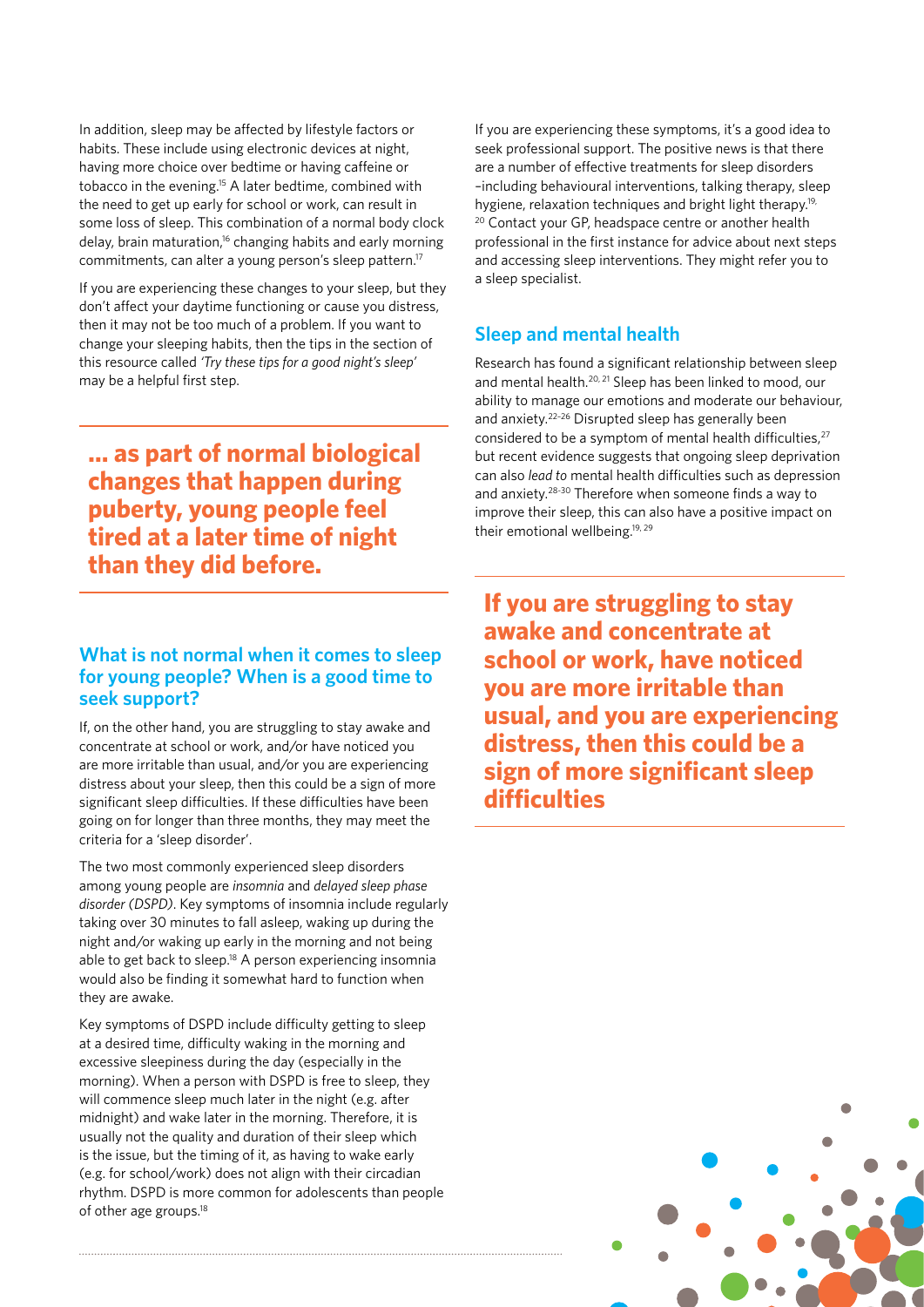### **Myths**

This section uses research evidence to test some common myths about sleep for young people:

### *MYTH: "Young people are lazy"*

During adolescence, it's common to go to bed later and then sleep later in the morning when you have the chance—like on weekends.31 Sometimes wanting to sleep later in the morning can be seen as 'being lazy' but, as discussed, young people generally need more sleep than adults and have a naturally later body clock.<sup>14</sup> As you get older your sleep timing is likely to drift earlier again.

### **Interactive forms of screen media interfere with sleep more than passive forms**

### *MYTH: "Watching TV/looking at your phone/listening to music helps you fall asleep"*

Many young people use screen media (i.e. phone, tablet, game console, laptop or TV) to help them fall asleep.<sup>32</sup> But using some forms of screen media before bedtime is associated with difficulties falling asleep, sleeping less or having poorer quality sleep.<sup>15, 32</sup> Interactive forms of screen media – like video gaming – interfere with sleep more than passive forms - such as watching  $TV$ <sup>15</sup> There are a growing number of smartphone apps which include relaxation tools. Whilst some young people find these helpful,<sup>33</sup> more research is still needed to explore their effectiveness.

Listening to mindfulness exercises, particularly the 'body scan', has been linked to falling asleep more quickly.<sup>34</sup> Reading books is associated with earlier bedtimes, $32$  while listening to music as a sleep aid is related to later bedtimes on weekdays and feeling more tired.<sup>32</sup>

Electronic devices may interfere with sleep in a number of ways.35 The most likely explanation is that the use of media delays bedtime by prolonging screen time that would otherwise be spent sleeping.36 Light emitted by some screens contains blue short wavelength light. It has been proposed that this light can interfere with our sleepiness hormone, supposedly making us feel more alert and less prepared for sleep.37 But there is no evidence to date that blue light from screens has a significant impact on sleep (either in delaying start of sleep or on quality).<sup>38, 39</sup> Nevertheless, 30–60 minutes of low stimulation, screen-free activity before bed promotes the best opportunity for sleep, e.g. reading.40

### *MYTH: "Napping is always a bad idea"*

There is a belief that daytime napping automatically makes it harder to get to sleep at night. Certainly, napping can reduce the build-up of sleepiness that accumulates throughout the day. Therefore, if you already have ongoing difficulty getting to sleep at night, you should avoid napping.

But if you do not regularly have trouble falling asleep at night, then brief daytime napping may be useful. Research actually suggests that brief naps can improve performance and alertness, and reduce fatigue, following a night of disrupted sleep.41-43 This is the case even for young people who are not sleep deprived.<sup>44</sup>

For naps to be helpful they need to be short and not too late in the day (i.e. no less than three hours before bedtime). Napping only up to 10-20 minutes is recommended, $45$  as this prevents you falling into a deeper stage of sleep.<sup>46</sup> It's important to remember that while naps can be beneficial, they cannot fully replace the positive effect of a full night's sleep.

### *MYTH: "Feeling tired is the only consequence of not getting enough sleep"*

Growing evidence suggests that sleep plays a crucial role in healthy adolescent development.<sup>5</sup> Therefore, not getting enough sleep affects us more widely than just feeling sleepy. Sleep plays a role in optimising our physical health.<sup>47</sup> It can also affect our concentration, memory and our ability to learn new information.48-50

Furthermore, fatigue has been linked to increased likelihood of car accidents<sup>51</sup> and workplace injuries.<sup>52</sup> Reduced sleep duration can also predict increased likelihood of alcohol and other drug use<sup>53</sup> or vulnerability to mental health difficulties.<sup>29, 30</sup> Getting enough good quality sleep therefore has a positive effect on our broader wellbeing along with our ability to function during our time awake.

### **… not getting enough sleep affects us more widely than just feeling sleepy**

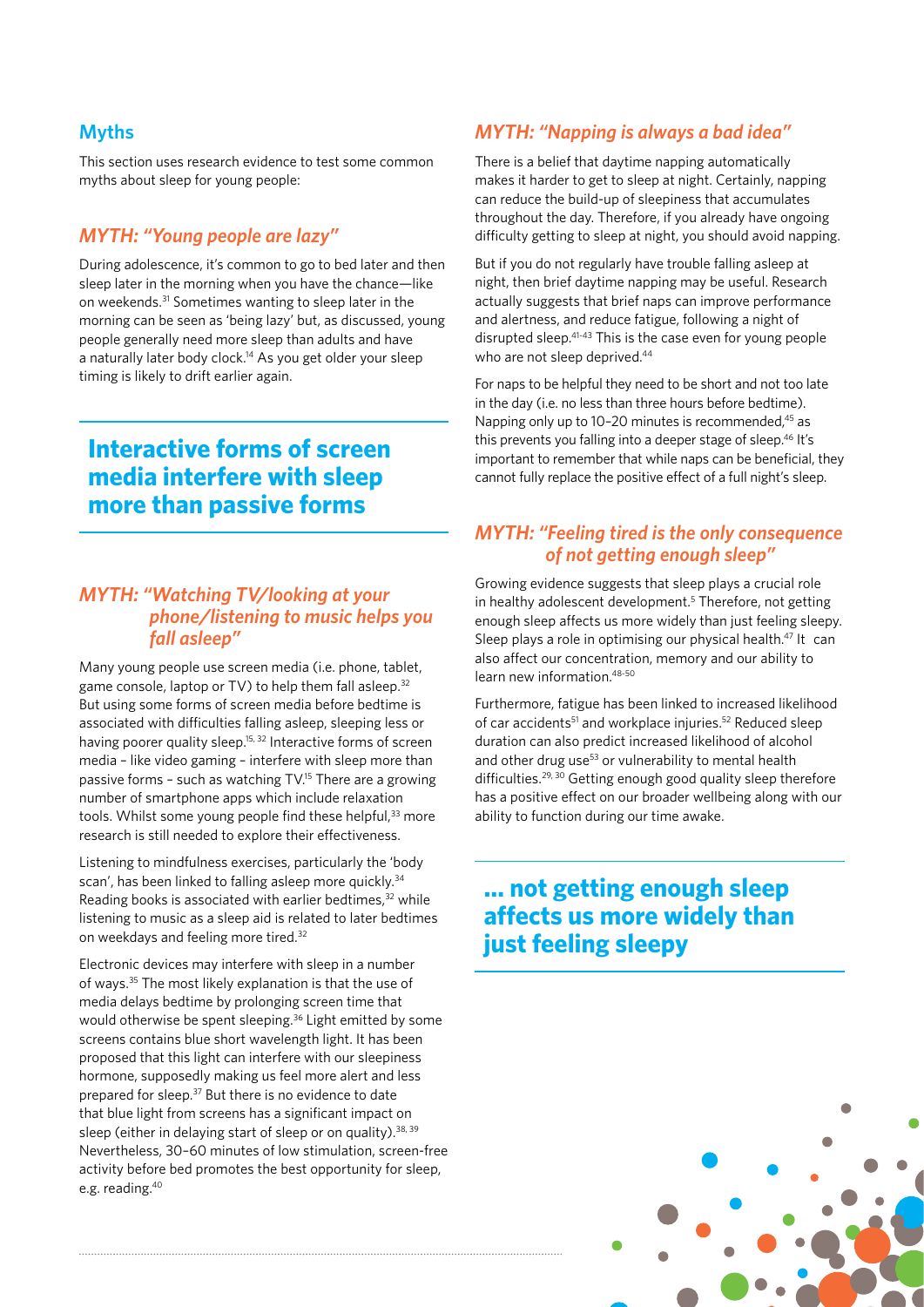### *MYTH: "The cure for sleep problems is sleeping pills"*

Sleeping tablets – which usually refer to benzodiazepines (e.g. temazepam) or Z drugs (e.g. zopiclone) – are not recommended as the first option in the treatment of sleep problems experienced by young people54 and there is limited evidence for their effectiveness.<sup>55</sup> Research with adults has found that some drugs become less effective over time and that, once they have been stopped, the person's sleep problems can return.<sup>56</sup> There is also a risk of some sleeping tablets becoming addictive.56 Another limitation is that they do not address the underlying cause of the sleep loss.17

Melatonin is not classed as a 'sleeping tablet', as it is a hormone that our body naturally produces. As melatonin is used to treat particular types of sleeping problems, such as DSPD, it may not benefit everyone with a sleep problem (i.e. those with insomnia). Since there is no evidence for the safety and effectiveness of melatonin in young people, it should not be used without consultation with a sleep specialist.

There is not enough evidence to say if natural and herbal sleeping aids (e.g. kava, passionflower, valerian) help young people with sleep problems.57 Further, there is no guarantee that a 'natural' substance is safe<sup>57, 58</sup> and there are concerns about some natural substances being harmful.<sup>57, 59</sup>

The good news is that there are plenty of other things that you can try that research has linked to a good night's sleep. See the tips in the next section.

### **Helpful resources**

See the resource on this page called 'Assessing and responding to sleep problems in young people seeking help for mental health difficulties – A guide for clinicians' [https://www.orygen.org.au/Education-Training/Resources-](https://www.orygen.org.au/Education-Training/Resources-Training/Resources/Free/Evidence-Summaries)[Training/Resources/Free/Evidence-Summaries](https://www.orygen.org.au/Education-Training/Resources-Training/Resources/Free/Evidence-Summaries)

[https://www.sleephealthfoundation.org.au/files/Sleep\\_](https://www.sleephealthfoundation.org.au/files/Sleep_and_Mental_Well_being/Sleep_and_mental_wellbeing_exploring_the_links_full_report.pdf) [and\\_Mental\\_Well\\_being/Sleep\\_and\\_mental\\_wellbeing\\_](https://www.sleephealthfoundation.org.au/files/Sleep_and_Mental_Well_being/Sleep_and_mental_wellbeing_exploring_the_links_full_report.pdf) [exploring\\_the\\_links\\_full\\_report.pdf](https://www.sleephealthfoundation.org.au/files/Sleep_and_Mental_Well_being/Sleep_and_mental_wellbeing_exploring_the_links_full_report.pdf) - A report on the relationship between sleep and mental health

Fact sheets on a range of sleep issues – [https://www.](https://www.sleephealthfoundation.org.au/fact-sheets.html) [sleephealthfoundation.org.au/fact-sheets.html](https://www.sleephealthfoundation.org.au/fact-sheets.html)

### **Try these tips for a good night's sleep**

- Try to stick to a sleep schedule which involves going to bed and waking up at a similar time every day, even on weekends.
- An hour before bed, try to limit your use of screens. If you do use screens, it can be better to do more passive activities, like watching TV, rather than interactive gaming and social media.15
- Try to create a night-time routine that will signal to your body that it's time to wind down – perhaps including a warm shower or bath, reading a book and then dimming the lights.
- It is better that your bedroom is associated with sleep rather than watching TV or studying, so try to move these other activities outside of the bedroom.
- Sunlight can help get your body clock on track, so seek natural light after you wake.
- Morning exercise could also help your body clock to shift earlier, but avoid exercise close to your  $u$ sual bedtime $60$
- Keep light and noise to a minimum and maintain a room temperature of about 18–20 degrees for the optimum sleeping environment.
- If you are having trouble winding down, try some meditation, deep breathing or muscle relaxation. Mindfulness such as the 'body scan' exercise may also help you get to sleep.<sup>34</sup>
- Try not to have any caffeine after 6pm.<sup>15</sup> This includes coffee and energy drinks, and also some soft drinks, some sports supplements, black and green tea and chocolate.
- Try to avoid, or limit, your intake of alcohol or cigarettes before bed. While you might find it easier to get to sleep quickly after a few drinks, alcohol can actually make it harder to stay asleep and to get the quality sleep which helps us feel rested and able to function. Nicotine is also a stimulant and can cause smokers to sleep lightly.
- Try to keep naps to 10–20 minutes and avoid them after late afternoon. While they can help make up for lost sleep, if they are too long or late in the day they can make it hard to fall asleep at night.

It's important to know that it might take a few weeks to notice a difference when trying out some of these tips – one or two nights is not enough time. If you've tried some of these suggestions and you're still having trouble sleeping, talk to your GP, headspace centre or another health professional.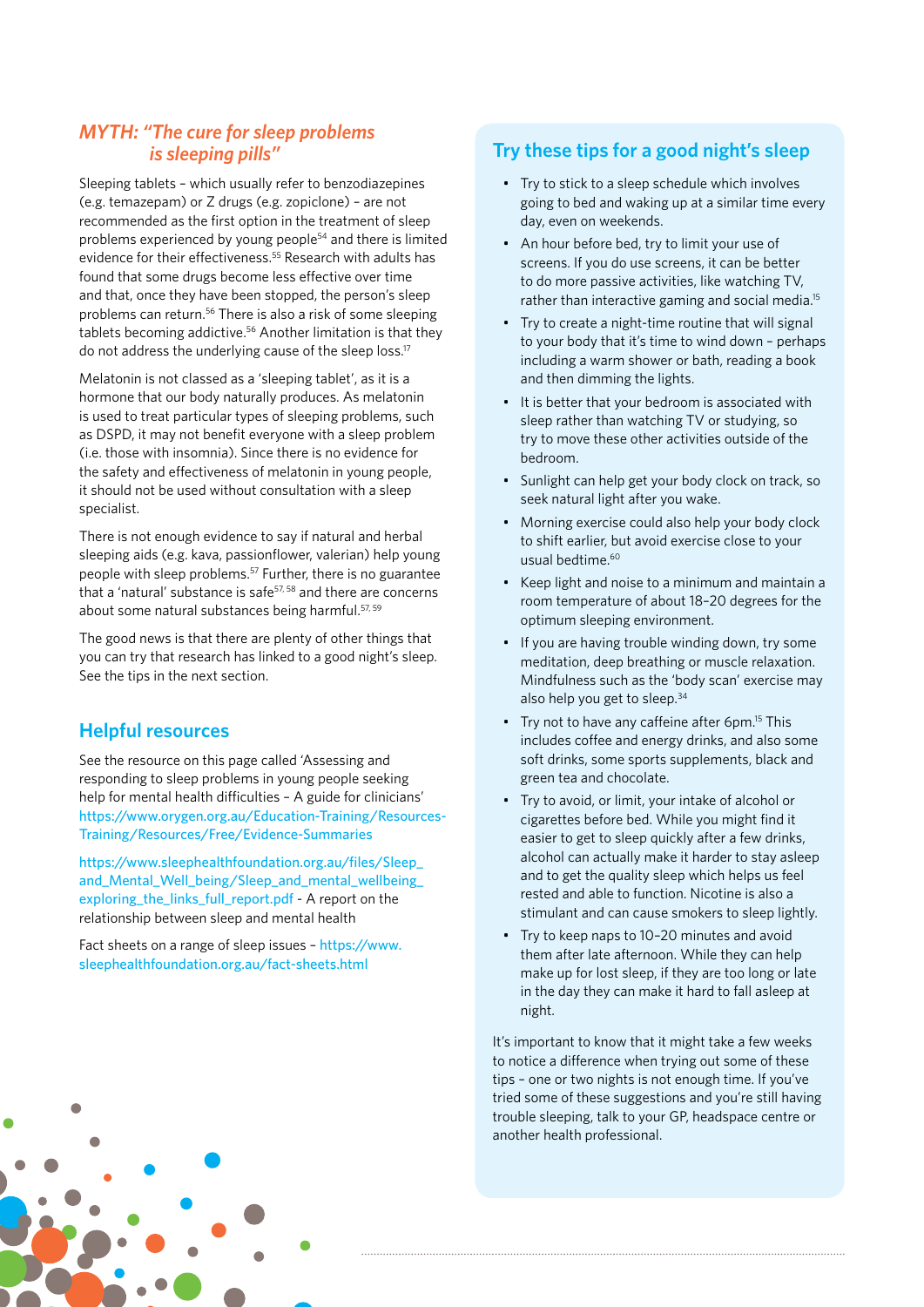### **What family and friends can do to help**

- Appreciate that a young person's body clock works on slightly later timing than that of an adult and that they need more sleep overall. This means they may not feel ready for bed until a later time, and when given the opportunity, will want to sleep later into the morning. But if this pattern is causing problems for them and they seem distressed by it, then it may be time to seek help and support.
- Make sleep a priority. You might not be aware how much sleep your family member or friend is actually getting.61 Carer-set bedtimes do appear to support longer durations of sleep for young people aged 12–18.15 When sleep is prioritised in the family, this can have a positive impact on wellbeing,<sup>17</sup> so it's a good idea look after your own sleep needs, too.
- Keep calm about screen use. It is natural to be concerned about a young person's screen use before bed, especially with so much advice around its

impact on sleep or wellbeing. But research suggests that avoiding arguments about devices may be more helpful for sleep than reducing media use.<sup>15</sup>

- Try to start a discussion around what is keeping the person awake. Worries can delay sleep<sup>62</sup> - including worries about not sleeping enough and how this will affect the ability to get through the day.
- If your family member or friend has been experiencing excessive sleepiness, difficulties falling asleep and/or staying asleep, increased irritability, trouble concentrating and is expressing distress about their sleep difficulties,<sup>18</sup> it is a good idea to encourage them to seek support. The first step would be getting in touch with a GP, headspace centre or other health professional. Effective interventions, are available.

#### **References**

- 1. Basheer R, Strecker RE, Thakkar MM, McCarley RW. Adenosine and sleep–wake regulation. Prog Neurobiol. 2004;73(6):379-96.
- 2. Refinetti R, Menaker M. The circadian rhythm of body temperature. Physiol Behav. 1992;51(3):613- 37.
- 3. Crowley SJ, Acebo C, Carskadon MA. Sleep, circadian rhythms, and delayed phase in adolescence. Sleep Med. 2007;8(6):602-12.
- 4. Aserinsky E, Kleitman N. Two types of ocular motility occurring in sleep. J Appl Physiol. 1955;8(1):1-10.
- 5. Walker M. Why we sleep: the new science of sleep and dreams. Great Britain: Penguin Random House UK; 2018
- 6. Hirshkowitz M, Whiton K, Albert SM, Alessi C, Bruni O, DonCarlos L, et al. National Sleep Foundation's sleep time duration recommendations: methodology and results summary. Sleep Health. 2015;1(1):40-3.
- 7. Diekelmann S, Born J. The memory function of sleep. Nat Rev Neurosci. 2010;11(2):114-26.
- 8. Van Cauter E, Spiegel K, Tasali E, Leproult R. Metabolic consequences of sleep and sleep loss. Sleep Med. 2008;9:S23-S8.
- 9. Adam K, Oswald I. Sleep is for tissue restoration. J R Coll Physicians Lond. 1977;11(4):376-88.
- 10. Vandekerckhove M, Cluydts R. The emotional brain and sleep: an intimate relationship. Sleep Med Rev. 2010;14(4):219-26.
- 11. Imeri L, Opp MR. How (and why) the immune system makes us sleep. Nat Rev Neurosci. 2009;10(3):199-210.
- 12. Adams RJ, Appleton SL, Taylor AW, Gill TK, Lang C, McEvoy RD, et al. Sleep health of Australian adults in 2016: results of the 2016 Sleep Health Foundation national survey. Sleep Health. 2017;3(1):35-42.
- 13. Lushington K, Wilson A, Biggs S, Dollman J, Martin J, Kennedy D. Culture, extracurricular activity, sleep habits, and mental health: a comparison of senior high school Asian-Australian and Caucasian-Australian adolescents. Int J Ment Health. 2015;44(1- 2):139-57.
- 14. Hagenauer MH, Perryman JI, Lee TM, Carskadon MA. Adolescent changes in the homeostatic and circadian regulation of sleep. Dev Neurosci. 2009;31(4):276-84.
- 15. Bartel KA, Gradisar M, Williamson P. Protective and risk factors for adolescent sleep: a metaanalytic review. Sleep Med Rev. 2015;21:72-85.
- 16. Campbell IG, Higgins LM, Trinidad JM, Richardson P, Feinberg I. The increase in longitudinally measured sleepiness across adolescence is related to the maturational decline in low-frequency EEG power. Sleep. 2007;30(12):1677-87.
- 17. Harvey A, McGlinchey E. Sleep interventions: a developmental perspective. In: Thapar A, Pine D, Leckman J, Scott S, Snowling M, Taylor E, editors. Rutter's child and adolescent psychiatry. 6th ed. West Sussex: John Wiley & Sons, Ltd; 2015. p. 999-1015.
- 18. American Academy of Sleep Medicine. International classification of sleep disorders: diagnosistic and coding manual. 3rd ed. Westchester, IL: American Academy of Sleep Medicine; 2014.
- 19. Gradisar M, Dohnt H, Gardner G, Paine S, Starkey K, Menne A, et al. A randomized controlled trial of cognitive-behavior therapy plus bright light therapy for adolescent delayed sleep phase disorder. Sleep. 2011;34(12):1671-80.
- 20. Bartel K, Richardson C, Gradisar M. Sleep and mental wellbeing: exploring the links. Melbourne: Victorian Health Promotion Foundation; 2018.
- 21. Quon EC, Ellis AT, Coulombe A. Sleep-related issues in children and adolescents presenting at community mental health clinics. J Can Acad Child Adolesc Psychiatry. 2018;27(3):175-81.
- 22. Baum KT, Desai A, Field J, Miller LE, Rausch J, Beebe DW. Sleep restriction worsens mood and emotion regulation in adolescents. J Child Psychol Psychiatry. 2014;55(2):180-90.
- 23. Lo JC, Ong JL, Leong RL, Gooley JJ, Chee MW. Cognitive performance, sleepiness, and mood in partially sleep deprived adolescents: the need for sleep study. Sleep. 2016;39(3):687-98.
- 24. Talbot LS, McGlinchey EL, Kaplan KA, Dahl RE, Harvey AG. Sleep deprivation in adolescents and adults: changes in affect. Emotion. 2010;10(6):831-41.
- 25. Robinson JL, Erath SA, Kana RK, El-Sheikh M. Neurophysiological differences in the adolescent brain following a single night of restricted sleep–a 7T fMRI study. Dev Cogn Neurosci. 2018;31:1-10.
- 26. Willis TA, Gregory AM. Anxiety disorders and sleep in children and adolescents. Sleep Med Clin. 2015;10(2):125-31.
- 27. American Psychiatric Association. Diagnostic and statistical manual of mental disorders. Arlington, VA: American Psychiatric Association; 2013.
- 28. McMakin DL, Alfano CA. Sleep and anxiety in late childhood and early adolescence. Curr Opin Psychiatry. 2015;28(6):483-9.
- 29. Blake MJ, Trinder JA, Allen NB. Mechanisms underlying the association between insomnia, anxiety, and depression in adolescence: implications for behavioral sleep interventions. Clin Psychol Rev. 2018;63:25-40.
- 30. Lovato N, Gradisar M. A meta-analysis and model of the relationship between sleep and depression in adolescents: recommendations for future research and clinical practice. Sleep Med Rev. 2014;18(6):521-9.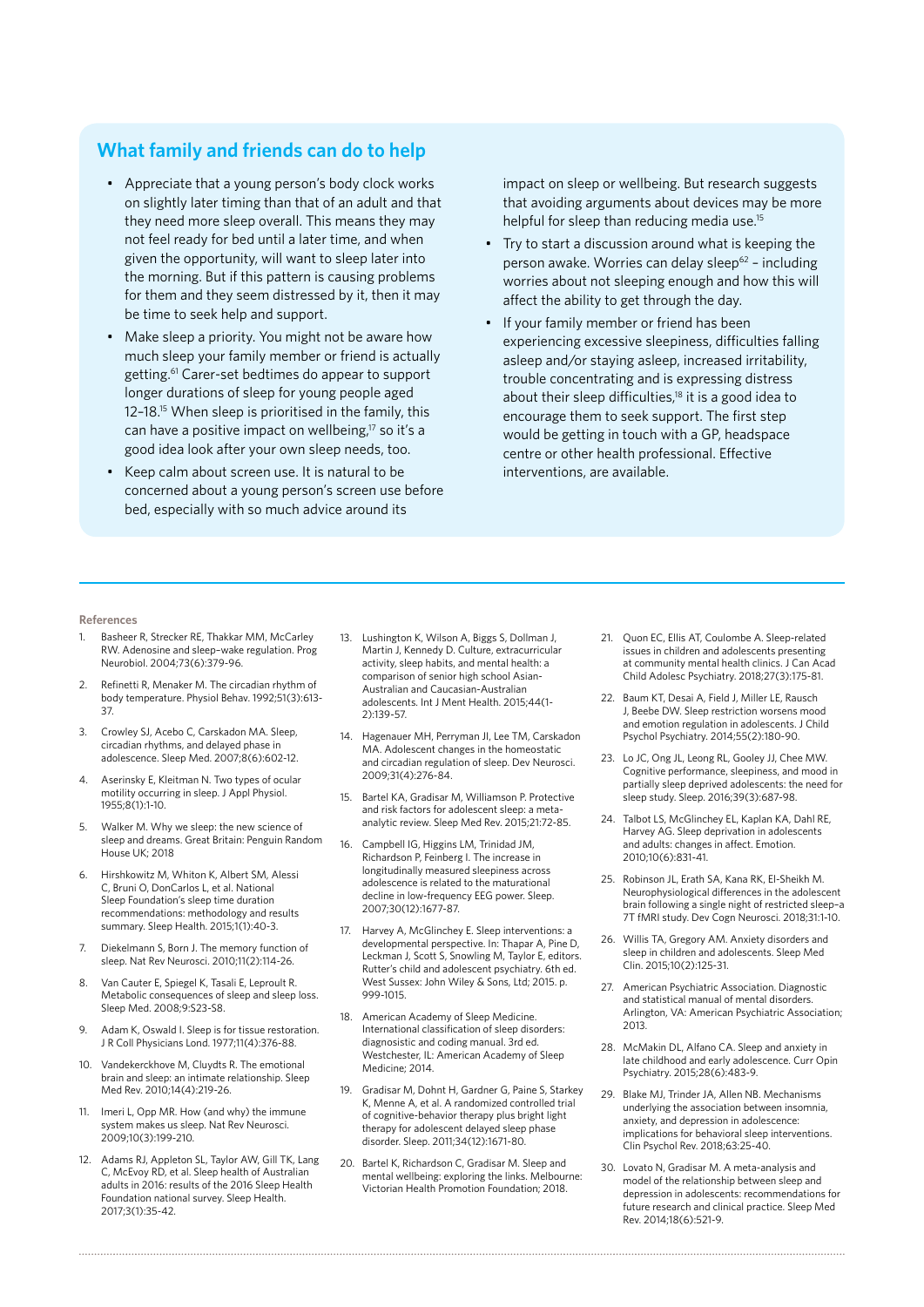- 31. Olds T, Blunden S, Petkov J, Forchino F. The relationships between sex, age, geography and time in bed in adolescents: a meta-analysis of data from 23 countries. Sleep Med Rev. 2010;14(6):371-8.
- 32. Eggermont S, Van den Bulck J. Nodding off or switching off? The use of popular media as a sleep aid in secondary-school children. J Paediatr Child Health. 2006;42(7-8):428-33.
- 33. Goodwin J, Cummins J, Behan L, O'Brien SM. Development of a mental health smartphone app: perspectives of mental health service users. J Ment Health. 2016;25(5):434-40.
- 34. Bartel K, Huang C, Maddock B, Williamson P, Gradisar M. Brief school-based interventions to assist adolescents' sleep-onset latency: comparing mindfulness and constructive worry versus controls. J Sleep Res. 2018;27(3):e12668.
- 35. Cain N, Gradisar M. Electronic media use and sleep in school-aged children and adolescents: a review. Sleep Med. 2010;11(8):735-42.
- 36. Van den Bulck J. Television viewing, computer game playing, and Internet use and self-reported time to bed and time out of bed in secondaryschool children. Sleep. 2004;27(1):101-4.
- 37. Wood B, Rea MS, Plitnick B, Figueiro MG. Light level and duration of exposure determine the impact of self-luminous tablets on melatonin suppression. Appl Ergon. 2013;44(2):237-40.
- 38. Heath M, Sutherland C, Bartel K, Gradisar M, Williamson P, Lovato N, et al. Does one hour of bright or short-wavelength filtered tablet screenlight have a meaningful effect on adolescents' pre-bedtime alertness, sleep, and daytime functioning? Chronobiol Int. 2014;31(4):496-505.
- 39. Rångtell FH, Ekstrand E, Rapp L, Lagermalm A, Liethof L, Búcaro MO, et al. Two hours of evening reading on a self-luminous tablet vs. reading a physical book does not alter sleep after daytime bright light exposure. Sleep Med. 2016;23:111-8.
- 40. Hale L, Kirschen GW, LeBourgeois MK, Gradisar M, Garrison MM, Montgomery-Downs H, et al. Youth screen media habits and sleep: sleepfriendly screen behavior recommendations for clinicians, educators, and parents. Child Adolesc Psychiatr Clin N Am. 2018;27(2):229-45.
- 41. Bonnet M. The effect of varying prophylactic naps on performance, alertness and mood throughout a 52-hour continuous operation. Sleep. 1991;14(4):307-15.
- 42. Song G, Huangfu E, Miao D. Effects of naps during sleep deprivation on symbols recognizing task and P300. Chinese Ment Health J. 2002;16:515-17.
- 43. Gillberg M, Kecklund G, Axelsson J, Åkerstedt T. The effects of a short daytime nap after restricted night sleep. Sleep. 1996;19(7):570-5.
- 44. Betrus P. Afternoon naps: immediate and delayed effects on performance and mood (sleep). Dissert Abstr Int. 1986;46: 3630–1.
- 45. Brooks A, Lack L. A brief afternoon nap following nocturnal sleep restriction: which nap duration is most recuperative? Sleep. 2006;29(6):831-40.
- 46. Dinges D. Sleep inertia. In: Carskadon MA, Rechtschaffen A, Richardson G, Roth T, Siegal J, editors. Encyclopedia of sleep and dreaming. Toronto: Maxwell Macmillan Canada; 1993. p. 553-4.
- 47. Shochat T, Cohen-Zion M, Tzischinsky O. Functional consequences of inadequate sleep in adolescents: a systematic review. Sleep Med Rev. 2014;18(1):75-87.
- 48. Anderson B, Storfer-Isser A, Taylor HG, Rosen CL, Redline S. Associations of executive function with sleepiness and sleep duration in adolescents. Pediatrics. 2009;123(4):e701-e7.
- 49. Potkin KT, Bunney Jr WE. Sleep improves memory: the effect of sleep on long term memory in early adolescence. PLoS One. 2012;7(8):e42191.
- 50. Beebe DW, Rose D, Amin R. Attention, learning, and arousal of experimentally sleep-restricted adolescents in a simulated classroom. J Adolesc Health. 2010;47(5):523-5.
- 51. Connor J, Whitlock G, Norton R, Jackson R. The role of driver sleepiness in car crashes: a systematic review of epidemiological studies. Accid Anal Prev. 2001;33(1):31-41.
- 52. Uehli K, Mehta AJ, Miedinger D, Hug K, Schindler C, Holsboer-Trachsler E, et al. Sleep problems and work injuries: a systematic review and metaanalysis. Sleep Med Rev. 2014;18(1):61-73.
- 53. Pasch KE, Latimer LA, Cance JD, Moe SG, Lytle LA. Longitudinal bi-directional relationships between sleep and youth substance use. J Youth Adolesc. 2012;41(9):1184-96.
- 54. The Royal Australian College of General Practitioners (RACGP). Prescribing drugs of dependence in general practice, part B benzodiazepines. Melbourne: RACGP; 2015.
- 55. Mindell JA, Emslie G, Blumer J, Genel M, Glaze D, Ivanenko A, et al. Pharmacologic management of insomnia in children and adolescents: consensus statement. Pediatrics. 2006;117(6):e1223-e32.
- 56. Riemann D, Perlis ML. The treatments of chronic insomnia: a review of benzodiazepine receptor agonists and psychological and behavioral therapies. Sleep Med Rev. 2009;13(3):205-14.
- Sarris J, Panossian A, Schweitzer I, Stough C, Scholey A. Herbal medicine for depression, anxiety and insomnia: a review of psychopharmacology and clinical evidence. Eur Neuropsychopharmacol. 2011;21(12):841-60.
- 58. Chhangani B, Greydanus DE, Patel DR, Feucht C. Pharmacology of sleep disorders in children and adolescents. Pediatr Clin North Am. 2011;58(1):273-91.
- 59. Werneke U. Complementary and alternative medicines: herbal remedies [Internet]. London: Royal College of Psychiatrists (UK); [cited 2019 June 6]. Available from: https://www. rcpsych.ac.uk/mental-health/treatments-andwellbeing/complementary-and-alternativemedicines?searchTerms=sleeping%20pills.
- 60. Richardson CE, Gradisar M, Short MA, Lang C. Can exercise regulate the circadian system of adolescents? Novel implications for the treatment of delayed sleep-wake phase disorder. Sleep Med Rev. 2017;34:122-9.
- 61. Short MA, Gradisar M, Lack LC, Wright HR, Chatburn A. Estimating adolescent sleep patterns: parent reports versus adolescent selfreport surveys, sleep diaries, and actigraphy. Nat Sci Sleep. 2013;5:23-6.
- 62. Hiller RM, Lovato N, Gradisar M, Oliver M, Slater A. Trying to fall asleep while catastrophising: what sleep-disordered adolescents think and feel. Sleep Med. 2014;15(1):96-103.